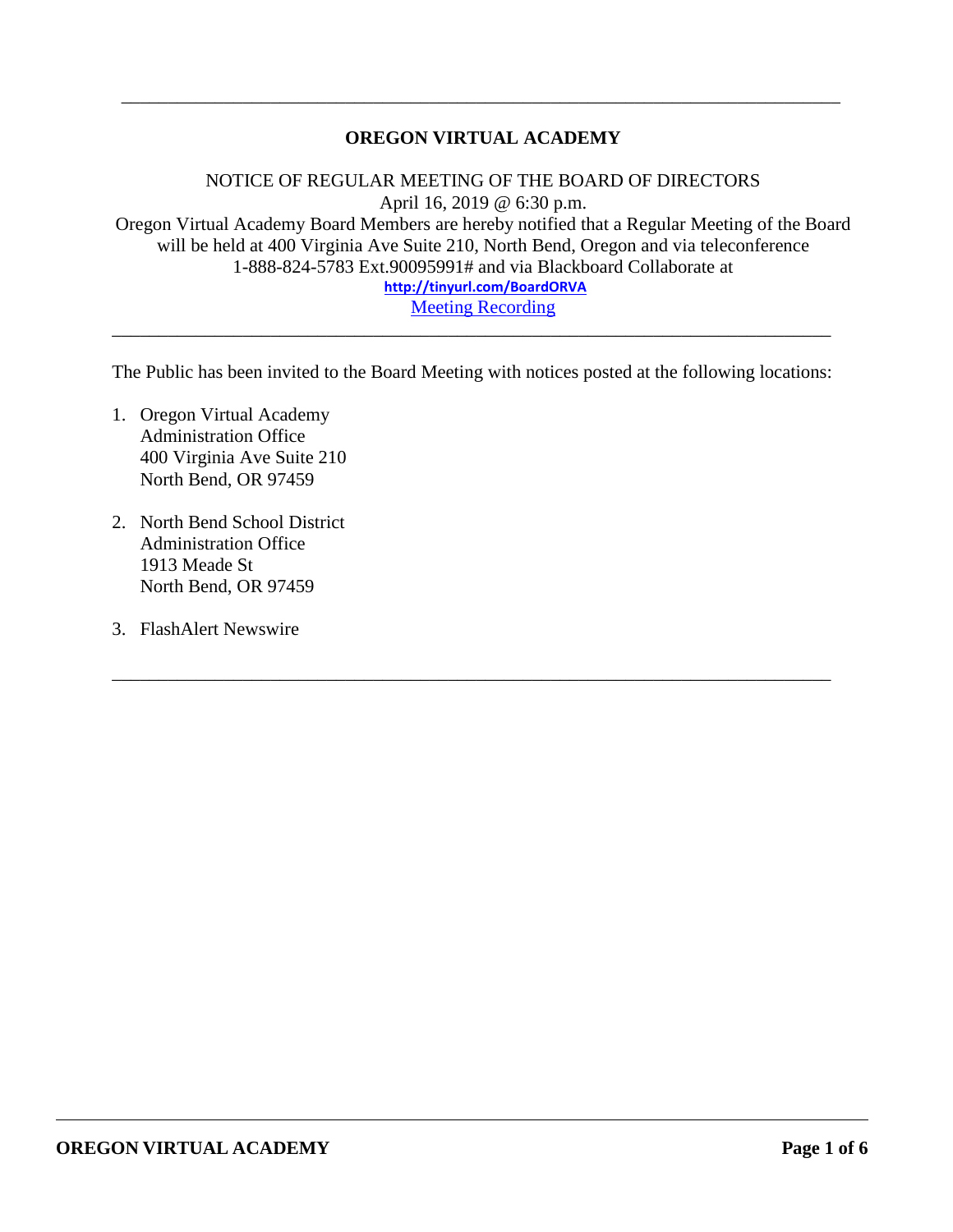### **MINUTES REGULAR MEETING AGENDA**

#### **BOARD OF DIRECTORS OREGON VIRTUAL ACADEMY**

**Tuesday, April 16 th , 2019 6:30 p.m.** ORVA Office 400 Virginia Ave Suite 210 North Bend, OR 97459

#### **INSTRUCTIONS FOR PRESENTATIONS TO THE BOARD BY PARENTS AND CITIZENS**

The Oregon Virtual Academy welcomes your participation at the School's Board meetings. The purpose of a public meeting of the Board of Directors is to conduct the affairs of the School in public. We are pleased that you are in attendance and hope that you will visit these meetings often. Your participation assures us of continuing community interest in our School. To assist you in the ease of speaking/participating in our meetings, the following guidelines are provided.

- 1. Agendas are available to all audience members at the door to the meeting or by requesting the agenda from School Officials (541-751-8060).
- 2. The "Public Comment" portion is set aside for members of the audience to raise issues that are not specifically on the agenda. These presentations are limited to three (3) minutes and total time allotted to non-agenda items will not exceed fifteen (15) minutes. The Board may give direction to staff to respond to your concern or you may be offered the option of returning with a citizen-requested item.
- 3. When addressing the Board, speakers are requested to stand, to state their name and address, and to adhere to the time limits set forth.
- 4. Citizens may request that a topic related to school business be placed on a future agenda by submitting a written request at least seventy-two (72) hours in advance of any regular meeting. Once such an item is properly placed on the agenda, the Board can respond, interact, and act upon the item.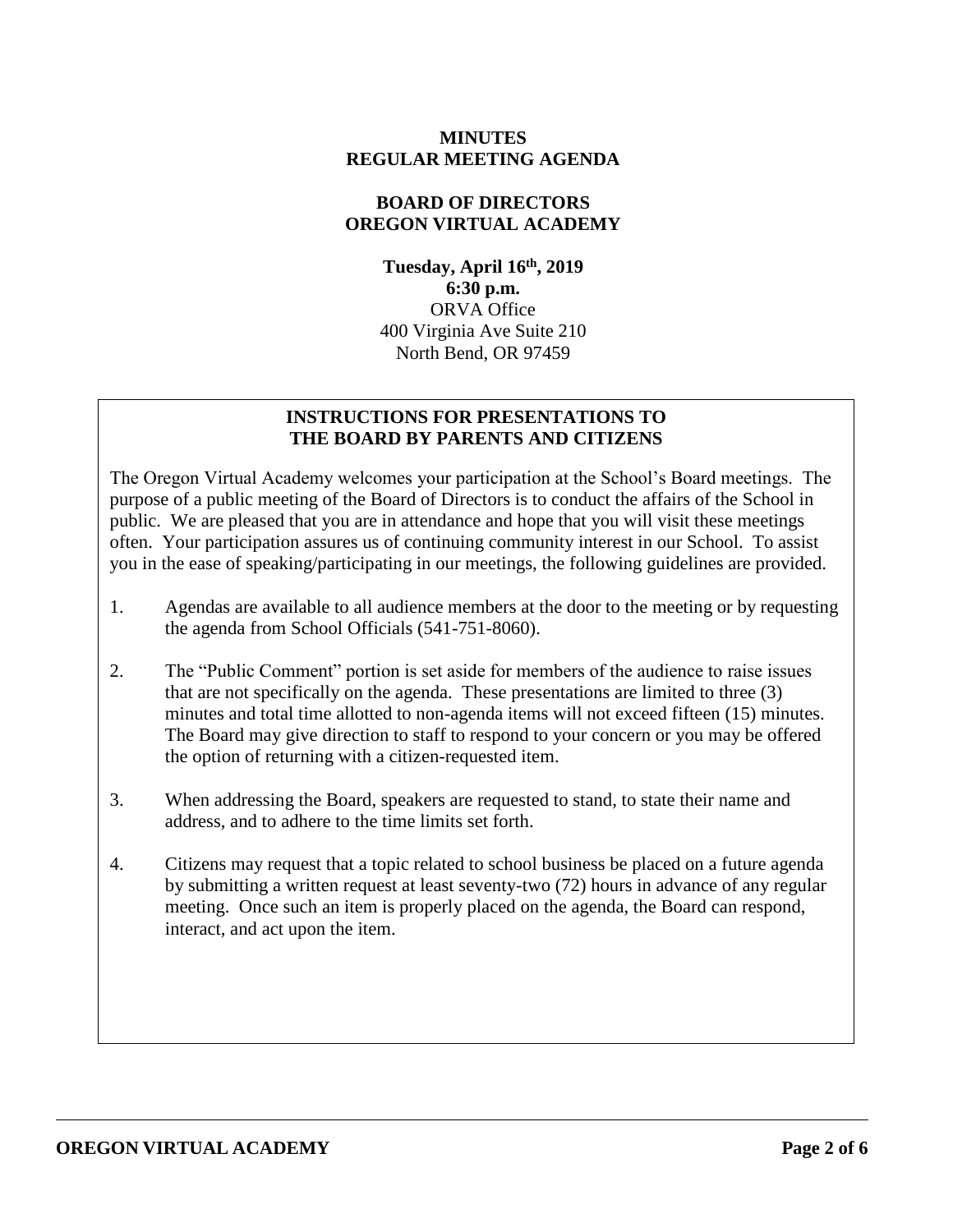## **I. PRELIMINARY**

#### **A.** CALL TO ORDER

Meeting was called to order by the Board Chair at 6:30 P.M.

#### **B.** Roll Call

| <b>Member</b>          | Title         | Term      | <b>Present</b> | <b>Absent</b> | <b>In</b> | Out |
|------------------------|---------------|-----------|----------------|---------------|-----------|-----|
| Mr. Paul Tannahill     | Member        | 2015-2018 | v<br>$\lambda$ |               |           |     |
| Mr. Michael Herndon    | Treasurer     | 2015-2018 | X              |               |           |     |
| Vacant                 | Member        | 2016-2019 |                |               |           |     |
| Mr. Steven Isaacs      | Member        | 2016-2019 | X              |               |           |     |
| Mr. Brian Bray         | Chairman      | 2016-2019 | X              |               |           |     |
| Mr. Barry Jahn         | Vice Chairman | 2017-2020 | X              |               |           |     |
| Mr. Bryan Hatzenbihler | Member        | 2017-2020 |                |               | @6:50     |     |

#### **II. COMMUNICATIONS**

**A.** PUBLIC COMMENTS:

#### *There were no comments from the public.*

#### **B.** BOARD/STAFF DISCUSSION

- 1. School Informational Reports
	- a. School Metrics/Historical Reports: [ORVA Metrics—](../../:f:/g/personal/swerlein_k12_com/EmjKqwMd8clNrqlWny4rPp0BRvsCVAPioNiFUGyw39h3-w?e=qn6Xhg)Steve Werlein, HOS
	- b. School Leadership Report: Steve Werlein, HOS/ORVA Administration and staff.

c. Health Insurance Updates: C. Perrette, HR Coordinator/S. Werlein, HOS. *Mr. Werlein reported on school updates. See the full report [here.](https://k12inc-my.sharepoint.com/:b:/g/personal/mecaldwell_oregonva_org/ESuwbReHpU5LrwC_6ppY2YwBhPyjdwTfGMmqc2IkvXgUwg?e=PRH9qc)* 

2. Board of Directors Discussion:

a. Project Tracking Updates – B. Jahn, Board Vice-Chair

*Mr. Jahn reviews the project tracking table and asks for updates on tasks.* 

*Ms. DeWolfe and Mr. Werlein gave updates on Measure 98.*

*Mr. Bray suggests setting up a HOS committee to continue work and allow board input with high school success planning.*

*Mr. Isaacs gave an update on the HOS/K12 evaluation project.*

b.Committee Updates

i) Finance Committee – M. Herndon, Board Treasurer

*Mr. Herndon gave an overview of the new accounting structure. The 2019-2020 budget will be produced with the new accounting structure, along with all reporting for next year. Will Lewis will need to attend to show the board how to read the new reports.*

*Issues were brought to K12 related to the 18-19 budget related to the hold harmless funding. K12 was positive and offered to share the deficit, similar to balanced budget credits but will be called something else. We may receive hold harmless funding from the state and North Bend School District. The 2019-2020 Budget committee consists of Mr. Herndon and Mr. Jahn, as no one else has reached out with interest in involvement. Still open to more involvement from other parties. If 3 board members* 

**OREGON VIRTUAL ACADEMY Page 3 of 6**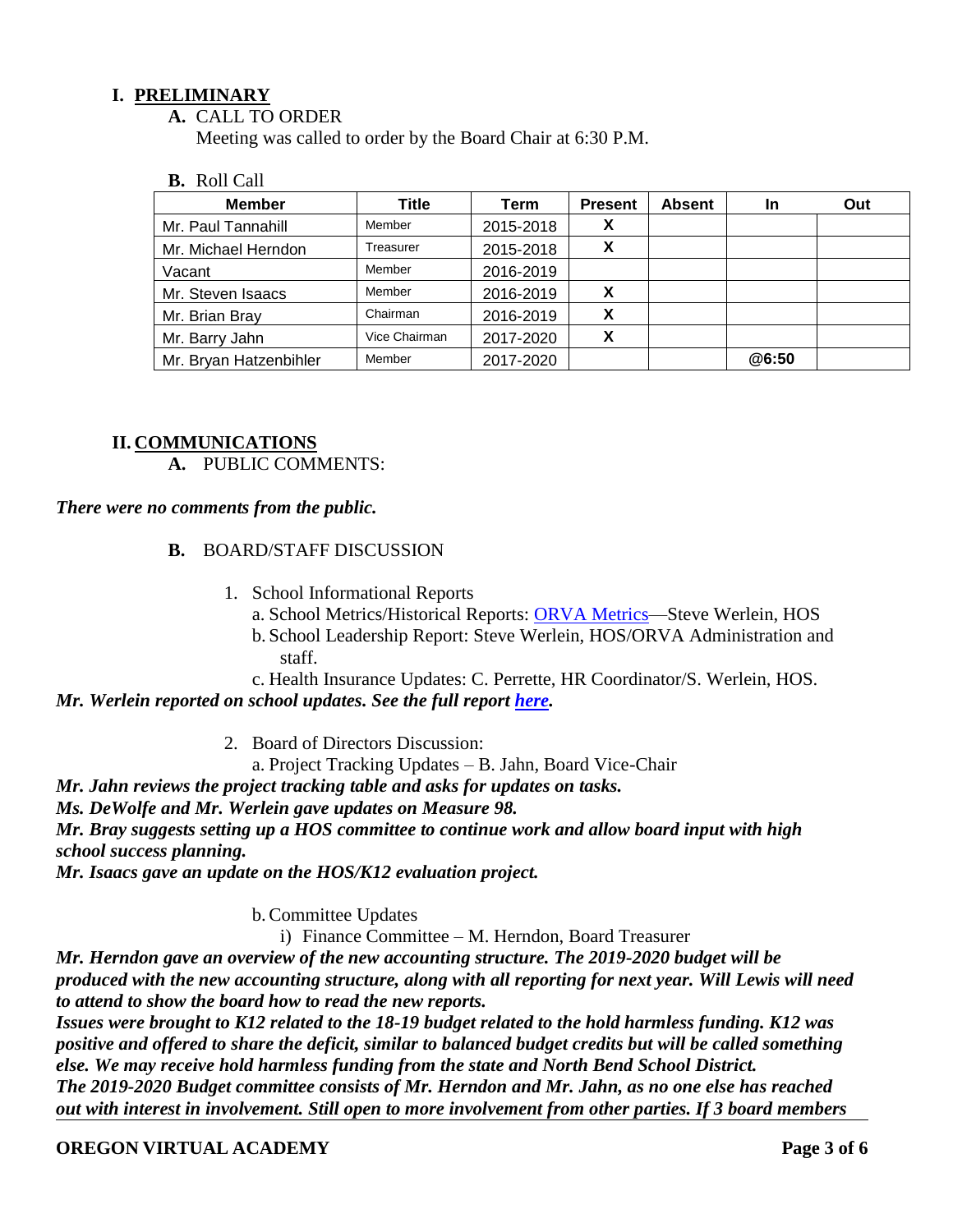*attend, a quorum will be present and will need to meet public meeting laws. Need to get a budget to NBSD by June 30th .* 

ii) The ORVA Town Hall – B. Jahn, Board Vice-Chair/S. Werlein, HOS *Mr. Webber gave an update on the ORVA mission statement. Took the statement to staff for review.*

iii) Professional Services Committee – B. Bray, Board Chair

*Mr. Bray reports that he was unable to obtain a consultant for CTE. Rob Hess is highly qualified and has formed a group who works with small districts with CTE offerings.* 

iv) Policy Committee – M. Herndon, Board Treasurer

*Mr. Herndon shares that the policies are completed and have been edited and shared on the ORVA board site. Recommending a blanket adoption so that OSBA can review for accuracy and will give all policy updates. We have a goal to have all policies updated and adopted in the June board meeting.*

3. Finance Reports:

a.Review of Financial Packet (through March 2019) - M. Herndon, Board Treasurer and C. Chun-Hoon, Finance Director (to follow)

*Mr. Chun-Hoon gives an overview of the financial packet through March. See full report [here.](https://k12inc-my.sharepoint.com/:p:/g/personal/mecaldwell_oregonva_org/Ee4cfJH_8O5EtvkFD5CxEn4BOQJu-FMiOK72sR57vPaLXQ?e=UMvKrl) \*Noted that the draft budget presented for approval is a draft and first pass, so that it can be submitted to North Bend School District.*

b.Credit Card Charges (through March 2019) - M. Caldwell, Office Manager

# **III. CONSENT AGENDA ITEMS**

All matters listed under the consent agenda are considered by the Board to be routine and will be approved/enacted by the Board in one motion in the form listed below. Unless specifically requested by a Board member for further discussion or removed from the agenda, there will be no discussion of these items prior to the Board votes on them. The Head of School recommends approval of all consent agenda items.

- **A.** ITEMS FOR APPROVAL
	- 1. Previous Meeting Minutes a. March 19<sup>th</sup>, 2019
	- 2. K12 Invoice Payment
	- 3. Separations a. Macy Holmes, Family Resource Coordinator

*Mr. Hatzenbihler has moved to approve the consent agenda. Mr. Bray seconded the motion. All were in favor with none opposed. The motion carried.*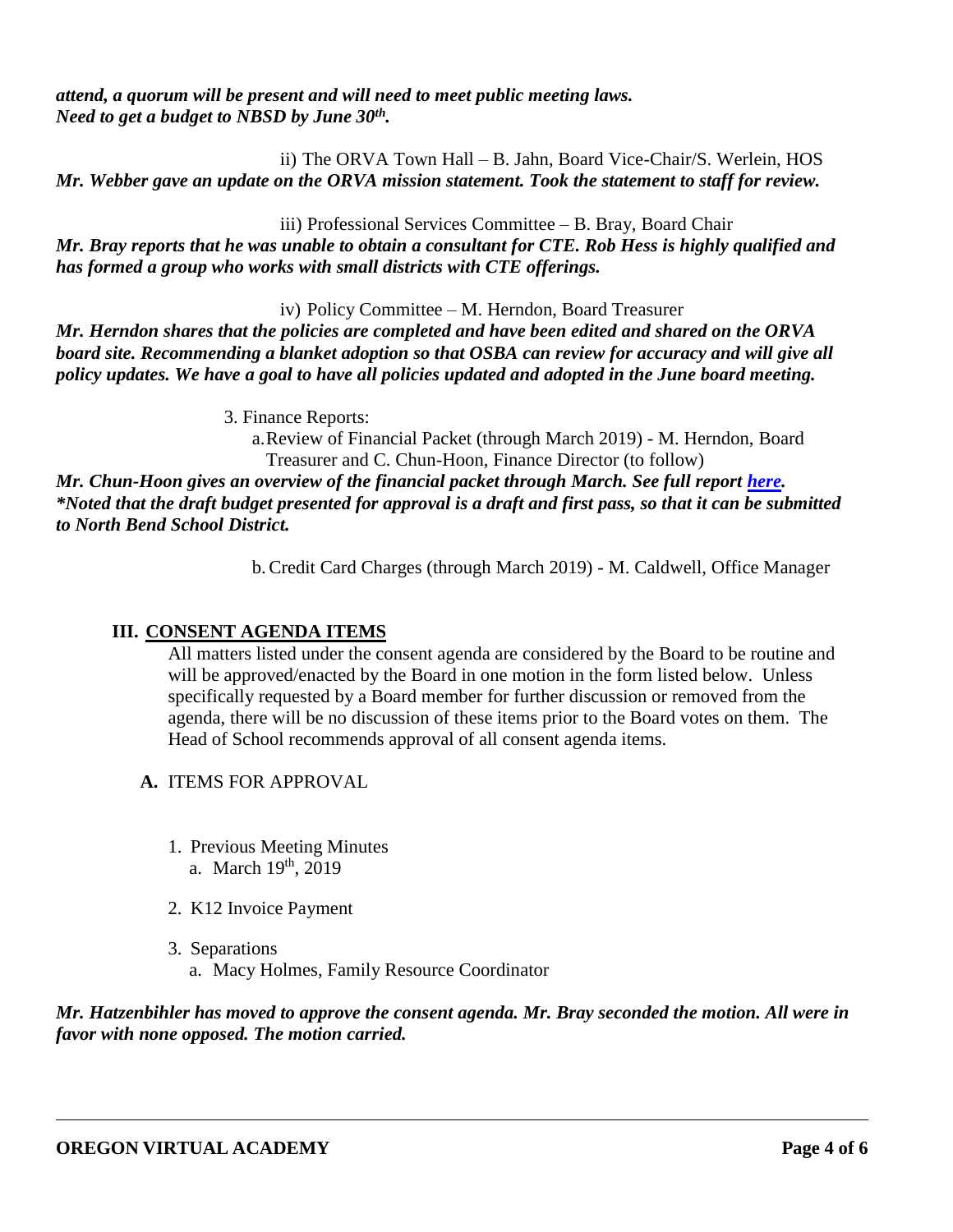# **IV. ACTION ITEMS**

## **A.** IV-BDRPT-01\_4-16-19

Discussion and possible action on remaining Board Policy Updates

| <b>Member</b>          | <b>Motion</b> | Aye            | <b>No</b>             | <b>Abstain</b> | <b>Absent</b> |
|------------------------|---------------|----------------|-----------------------|----------------|---------------|
| Mr. Paul Tannahill     |               |                |                       |                |               |
| Mr. Michael Herndon    |               |                |                       |                |               |
| Vacant                 |               |                |                       |                |               |
| Mr. Steven Isaacs      |               |                |                       |                |               |
| Mr. Brian Bray         |               |                |                       |                |               |
| Mr. Barry Jahn         |               |                |                       |                |               |
| Mr. Bryan Hatzenbihler |               |                |                       |                |               |
| Motion                 | Carried ()    | Not Carried () | Vote, $(A)$ $(N)(Ab)$ | Tabled ()      |               |

*No action was taken.* 

#### **B.** IV-BDRPT-02\_4-16-19

Discussion and possible action on 2019-2020 School Calendar

| <b>Member</b>          | <b>Motion</b> | Aye            | <b>No</b>             | <b>Abstain</b> | <b>Absent</b> |
|------------------------|---------------|----------------|-----------------------|----------------|---------------|
| Mr. Paul Tannahill     |               |                |                       |                |               |
| Mr. Michael Herndon    |               | χ              |                       |                |               |
| Vacant                 |               |                |                       |                |               |
| Mr. Steven Isaacs      |               | χ              |                       |                |               |
| Mr. Brian Bray         |               | χ              |                       |                |               |
| Mr. Barry Jahn         |               | Χ              |                       |                |               |
| Mr. Bryan Hatzenbihler |               | χ              |                       |                |               |
|                        | Carried       |                |                       |                |               |
| Motion                 | $\mathsf{X}$  | Not Carried () | Vote, $(A)$ $(N)(Ab)$ | Tabled ()      |               |

*Ms. Martin shares that the staff feedback she received was positive. She requested input from staff for changes and nothing was sent. All comments were positive. "on-call" was used incase staff were needed for families.*

*Mr. Tannahill moved to approve the 2019-2020 school Calendar. All were in favor with none opposed. The motion carried.*

> **C.** IV-BDRPT-03\_4-16-19 Discussion and possible action on 2019-2020 Draft Budget